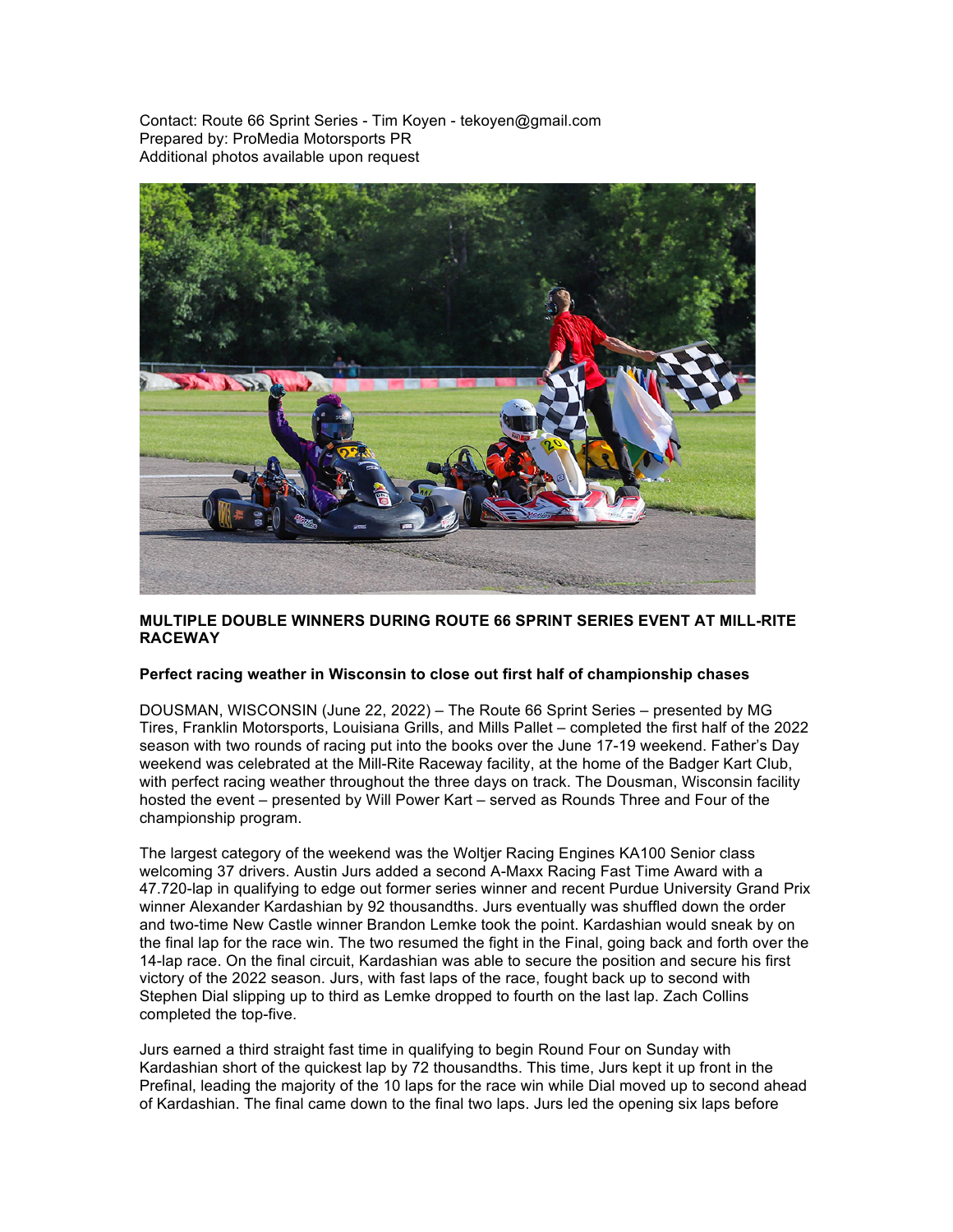Kardashian led the next four. Jurs returned to the point only to be shuffled out of the lead group prior to receiving the white flag. Kardashian went back to the lead to begin the final circuit, however, it ended up with Dial escaping the final few corners with the lead and his first victory of 2022. Jeremy Fierke was classified second with Lemke in third. Jurs ended up fourth with Kardashian fifth.

The Advance Design KA100 Junior class also welcomed new winners for the 2022 season with 20 drivers fighting it over the two rounds. Cameron Brinkman began as the driver to beat on the weekend, edging out the field in qualifying with a 48.584-lap and then leading all 10 laps of the Prefinal. He was dropped to second at the start of the Final and then on lap three, was involved in contact that dropped him down the order. This allowed Austin Olds, who jumped to the lead on the opening circuit, to lead all 14 laps to a 5.7-second margin of victory – his first at the Route 66 program. Ava Hanssen drove to second with Brayden Zirves in third. Ava Dobson and Luke Wackerlin completed the top-five.

Brinkman returned to the top of the order on Sunday in KA100 Junior and remained there the rest of the day. He led all 10 laps of the Prefinal and then after an early challenge in the Final, showed the way for the final 12 laps to secure a 4.9-second advantage at the checkered flag for the victory. Hanssen repeated as the runner-up finish with Clayton Slipher up to third. Saturday winner Olds ended up classified fourth a pushback bumper penalty dropped him from second, placed ahead of Quinten McPherson who recorded the fast lap of the race.

A total of four podium finishes were earned by Ava Hanssen on the weekend as she was able to add two Briggs 206 Junior sponsored by One Powersport victories to her total. Hanssen, the Round Two winner at New Castle, swept the opening round at Badger. She earned fast time in qualifying and fought off Jase Petty for the win in the Prefinal. The two remained out front in the Final with Hanssen leading the first 12 laps. Petty took the lead before taking the white flag, while Hanssen reclaimed the top spot at the checkered flag, winning by only 54 thousandths at the line. Malachi Haight had fast time in the race, driving to third ahead of Cody Lindstrom and Louis Palmisano.

Sunday in the Briggs 206 Junior class was a battle with Haight securing the fast time in qualifying ahead of Hanssen. The two had a rough lap seven in the Prefinal with Haight leading at the time. He retired while Hanssen fell to ninth and fought back to sixth by the checkered flag. Petty came away with the win and the pole position for the Final. It was Petty and Logan Wackerlin at the front in the Final until Hanssen was able to put herself into third by lap seven. With two laps remaining, Hanssen began moving forward, first by Wackerlin and then Petty on the final lap, reaching the checkered flag first by only 40 thousandths. Jackson Wolny was able to slip by Wackerlin for fourth while Haight recovered from the Prefinal DNF to finish fifth.

Benym Abernethy was able to record his first two victories in the DNJ Intermodal Services Mini Swift class. He qualified sixth to begin Saturday's action with Brady Schad securing the pole position by a mere one-thousandths of a second quicker than Round One winner Ethan Tovo. Five lead changes in 10 laps for the Prefinal allowed Abernethy to climb to the top of the order, taking the win on a last lap pass over Tovo and Schad. Tovo and Abernethy were joined at the front in the Final by Landon Buher with Schad retiring after lap three. All three took a turn at the point with Abernethy securing his first series victory in the class with a last lap pass. Buher was only 76 thousandths short at the line in second with Tovo in third. Round Two winner Acen Dramaliev was fourth with Race Beckman in fifth.

Tovo set the tone to begin Sunday's Round Four racing, only this time it was Jackson Tovo who posted the fast time in qualifying to edge out Schad and Ethan Tovo. Schad would lead all 10 laps in the Prefinal for the race win while Abernethy drove up from seventh to fourth. In the Final, it was Buher again toward the front, this time leading the opening 12 laps. On lap 13, Abernethy took over the lead and drove to his second victory on the weekend. Schad came up to steal the second spot away from Buher with Ethan and Jackson completing the top-five.